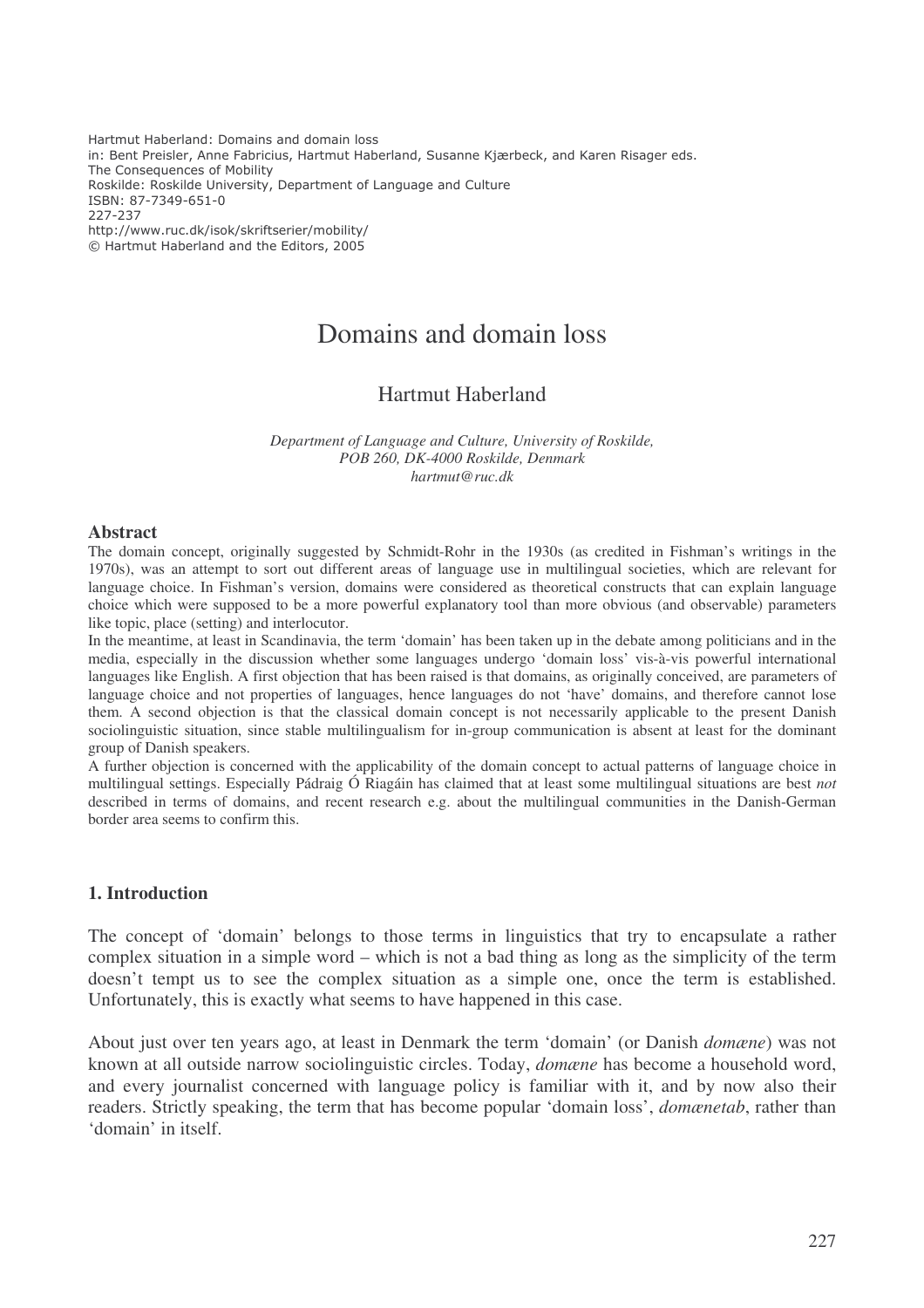On the surface, the term has much to commend itself. Around 1990, linguists in Denmark started to get concerned about the perceived pressure from the English language on Danish; very early it was stated in several publications that this pressure did not so much involve the influx of English loans as the increased use of English in contexts within Denmark. The domain concept came in very handy to describe this process: English was taking over domains in Denmark that had previously been reserved for Danish; Danish was losing domains to English.

This has been described elsewhere (e.g. Jarvad 2001), and I will mention only two examples. In the media, about 50% of all TV programs transmitted in Denmark are produced in the USA or in Great Britain. All these programs come with Danish subtitles, but since there is no tradition for dubbing in Denmark, the dialogue or commentary in 50% of all TV programs is in English. In higher education and research, by now university programs are offered in English alongside with Danish by practical all universities and other institutions of higher education, and an increasing number of research results are primarily or only published in English. It has been claimed that especially in the natural sciences and in medicine it is difficult to find scholars that can and are willing to present their results to a Danish audience, which is said to have been a problem for the editors of the 20-volume Danish National Encyclopaedia published between 1994 and 2001.

This situation is usually described as Danish losing domains to English. Danish is being converted from 'a full-scale language' to a language that can only be used, and only develops, in certain limited, domestic functions. Behind this, of course, lurks the implied fear of language death – will the Danish language continue to exist, or can the Danish language survive as 'a full-scale language'?

In this paper, I will argue

- that the theoretical status of the domain concept has not always been taken seriously,
- that the classical domain concept is not necessarily applicable to the present Danish situation, and
- that even in multilingual societies with in-group multilingualism, the domain concept is not always the best tool for describing and explaining language choice.

#### **2. The development of the domain concept**

In 1932, Gerhard Schmidt-Rohr published his book *Die Sprache als Bildnerin der Völker*, which already a year later came in a second printing under the title *Mutter Sprache* ('Mother language') (1933). Schmidt-Rohr's objective was the formulation of a non-biological theory of 'the people' (*Volk*). For him, what defines a people was its language – and in spite of anti-Jewish remarks in the Preface to the second edition, he rejected antisemitism, as long its rests on a biological, racial basis. Fichte and his successors Mazzini and Grundtvig represented for him the correct attitude to the concept of 'the people', while Darwin, Gobineau and Chamberlain were rejected due to their biological bias (1933:ix). For Schmidt-Rohr, the identity of a people was based on the unity of language and thought. In this connection he was interested in the question whether bilingualism and multilingualism ("a necessity for many, many millions of the population of the world", 1933:178) is dangerous or not, and came to the conclusion that "There are types [of bilingualism] which are totally harmless, there are others that have a disastrous effect, murdering souls and destroying mind ("Geist") and culture." (1933:179). In order to identify "disastrous" bilingual situations, he distinguished at least eight types of these situations according to the distribution of several languages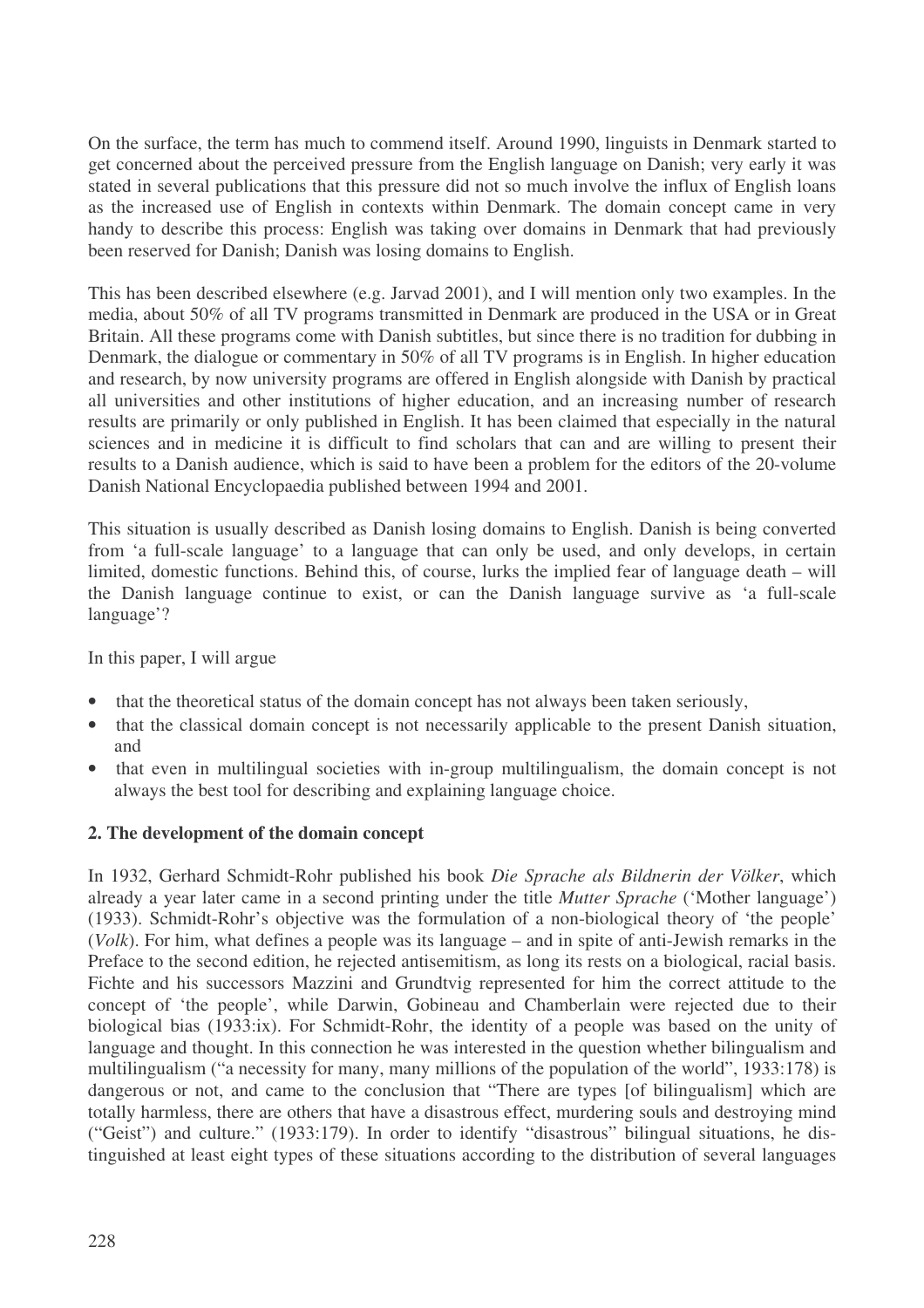(standard and dialect) across different situations of language use (see Table 1). Without coining any term, he effectively introduced the idea of domain − as acknowledged by Fishman (1972:441) − by distinguishing the following nine elements of dominance configurations in bilingual situations:

The family, the playground and street, the school (with three sub-elements: language of instruction, subject of instruction, language of breaks and conversation), the church, literature, the press, the military, the courts, and governmental administration.

|        |                                    | $\mathbf{I}$                       | $\overline{2}$ | 3                            | $\boldsymbol{4}$ | 5           | 6             | $\overline{7}$    | 8                                 |
|--------|------------------------------------|------------------------------------|----------------|------------------------------|------------------|-------------|---------------|-------------------|-----------------------------------|
|        | Familie                            | D                                  | D(d)           | $\mathbf d$                  | D                | $\mathbf d$ | $\mathbf d$   | d                 | D                                 |
|        | Spielplaß<br>Straße                | D                                  | d(D)           | $\mathbf d$                  | D                | $\mathbf d$ | $\mathbf d$   | df                | df                                |
| Schule | Unterrichtssprache                 | D                                  | D              | D                            | F                | D           | $\mathbf F$   | F                 | D                                 |
|        | Unterrichtsfach                    | D(FE)                              | D(FE)          | D                            | F(D)             | DF          | F             | <b>FD</b>         | DF                                |
|        | Pausen und<br>Unterhaltungssprache | D                                  | D(d)           | $\mathbf d$                  | D                | $\mathbf d$ | $\mathbf F$   | df                | df                                |
|        | <b>Rirche</b>                      | D                                  | D              | D                            | D                | D           | D             | D                 | D                                 |
|        | Literatur                          | D                                  | D              | D                            | DF               | DF          | ${\bf F}$     | <b>FD</b>         | DF                                |
|        | <b>Beitung</b>                     | D                                  | D              | D                            | DF               | DF          | F(D)          | <b>FD</b>         | DF                                |
|        | Heer                               | D                                  | D              | D                            | ${\bf F}$        | D           | F             | F                 | F                                 |
|        | Gericht                            | D                                  | D              | D                            | <b>FD</b>        | D           | F             | FD                | FD                                |
|        | Berwaltung                         | D                                  | $\mathbf D$    | $\mathbf D$                  | $\mathbf F$      | DF          | F             | F                 | F                                 |
|        |                                    | Reine<br>Ein=<br>fprachig=<br>feit |                | in der<br>Schweiz<br>möglich |                  |             | Güd=<br>tirol | Ungarn<br>möglich | Eupen:<br>Mal=<br>mébn<br>möglich |

**Thy** 

#### **Table 1. Types of bilingual situations according to Schmidt-Rohr (1933:179)**

Different configurations of these elements constitute types of bilingualism. The basic type of bilingualism for *Auslandsdeutsche* in the *Alto Adige* region of Italy ("Südtirol") is thus characterised by the following dominance configuration:

| the family                          | German dialect          |
|-------------------------------------|-------------------------|
| the playground and street           | German dialect          |
| the school                          |                         |
| language of instruction             | <b>Standard Italian</b> |
| subject of instruction              | <b>Standard Italian</b> |
| language of breaks and conversation | <b>Standard Italian</b> |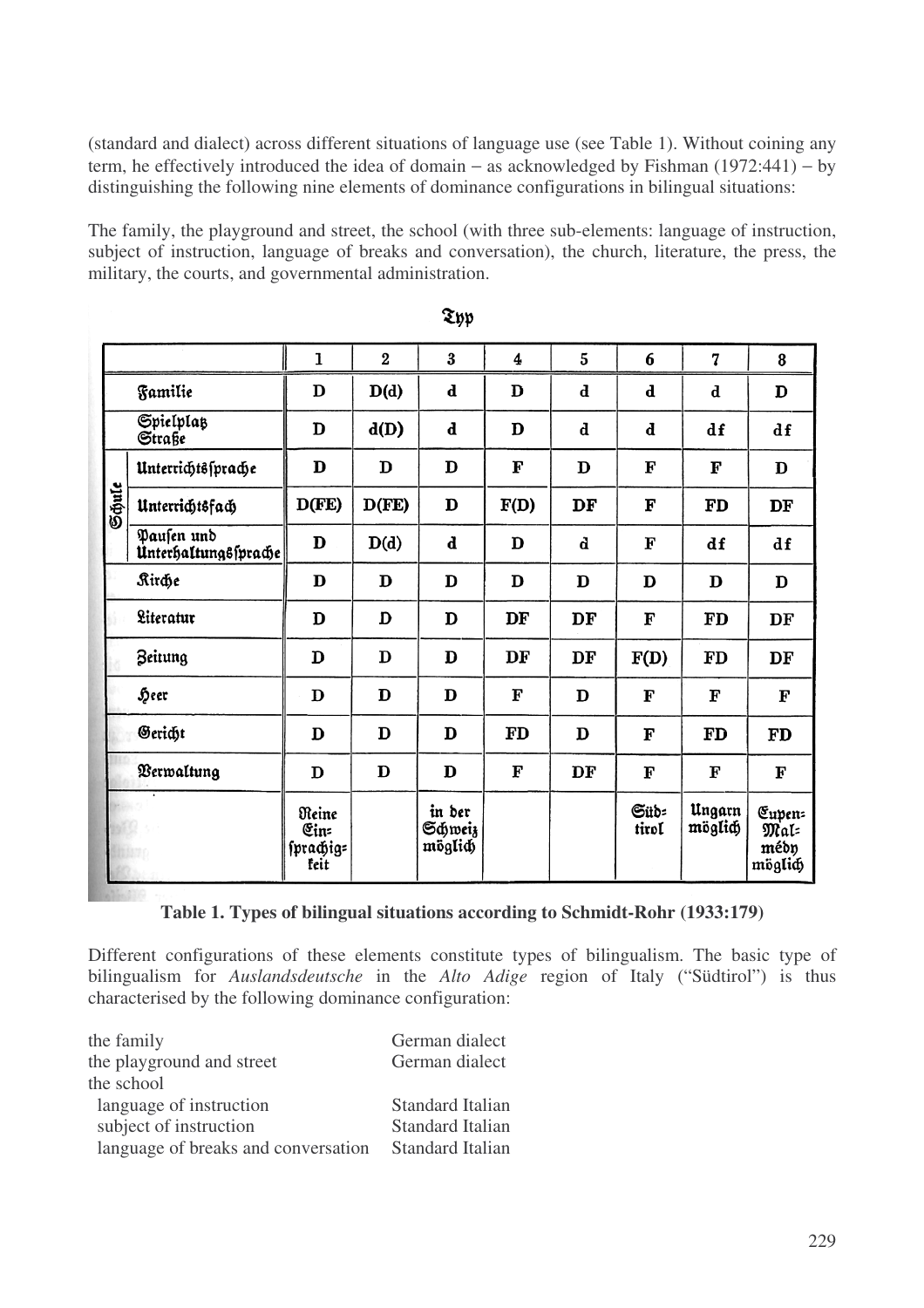the church Standard German literature Standard Italian the military Standard Italian the courts Standard Italian governmental administration Standard Italian

the press Standard Italian, possibly Standard German

Schmidt-Rohr distinguishes these nine elements of dominance configurations without much theoretical reflection or any discussion, and one could call what is implicit in his writings a 'naive domain concept'. But already at this early stage of almost pre-theoretical development, an important problem becomes clear: how is the linguist to determine which of the relevant languages is associated with, or at least dominates within, each element of the configuration (or each 'domain')? Language use in some of these elements is regulated by law or practice, like in the courts or in the classroom. In other cases it can only be determined empirically, like in school outside the classroom. In other cases yet, the claim of a dominant language remains characteristically diffuse: why is standard Italian considered dominant in literature? Does this mean that there are no local writers who write in Standard German or German dialect? Or does it mean that bookshops do not sell books in German? The association of a domain with a specific language can have very different status. Moreover, these examples show that Schmidt-Rohr's model does not take into account that the elements of dominance configurations might have to be differentiated with regard to spoken vs. written communication and productive vs. receptive language use. A German customer might well speak Italian in order to buy a German book in a bookshop.

There were a few studies in Germany that followed up Schmidt-Rohr's ideas, but his concept was only taken up for good, and a term coined, when in the 1970s Joshua Fishman revived the idea in order to analyse multilingual settings with widespread and relatively stable multilingualism and the choices that were taken regularly by multilingual members of these groups.

Language choice, says Fishman, within such multilingual groups is far from random; rather "'proper' usage dictates that only *one* of the theoretically co-available languages or varieties *will* be chosen by particular classes of *interlocutors* on particular kinds of *occasions* to discuss particular *topics*." (1972: 437) The question is now, which elements in the context determine the choices that speakers make. Topic, Place and Interlocutor seem to be relevant, but not sufficient in themselves to describe the choice patterns. Here Fishman introduces the term 'domain' as an analytical concept; unlike in the naïve domain concept, the elements of dominance configuration now called 'domains' are not considered as given beforehand, but are "defined, regardless of their number, in terms of institutional contexts and their congruent behavioural co-occurrences." (1972: 441) That is, a domain can only be established when there is a corresponding field of congruent patterns of behaviour. The number of domains can vary between groups and has to be generalised for each multilingual group from careful observation; thus Greenfield (cf. Greenfield and Fishman 1971, originally 1968) concluded that there are five domains that govern the language choices in the New York Puerto Rican speech community: Family, Friendship, Religion, Education and Employment. One of the reasons why Greenfield found fewer domains than Schmidt-Rohr might not just be that Schmidt-Rohr assumed his domains beforehand while Greenfield constructed them carefully on the basis of observations. It might also be because Greenfield seems to have excluded written communication (writing and reading) from his investigation. This will become significant in the discussion of modern Scandinavian domain loss, where the focus is especially (but not exclusively) on writing and listening.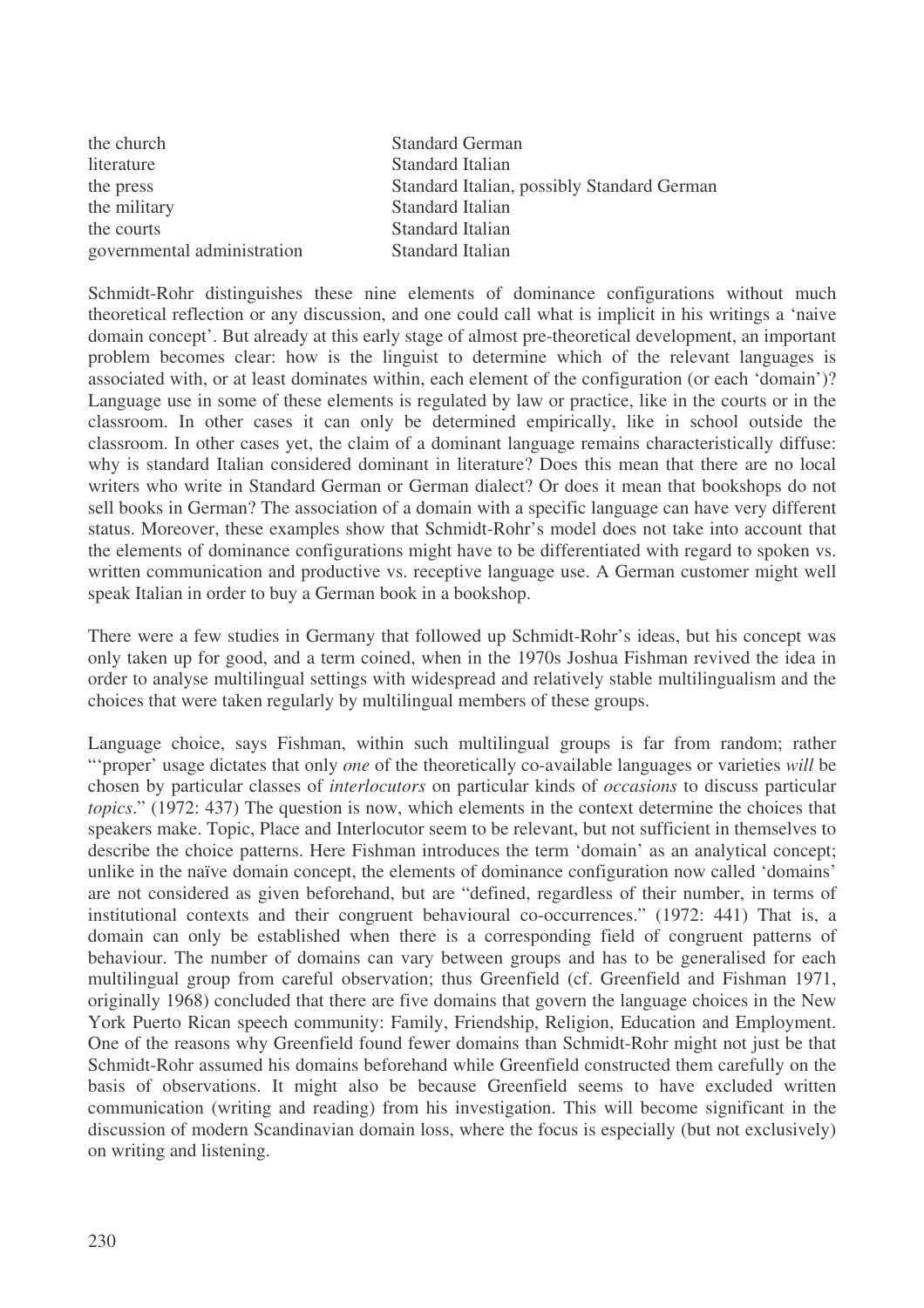One should note that there are two rather important differences between the naïve domain concept and Fishman's classical domain concept. Schmidt-Rohr assumed that the relevant elements of dominance configurations are the same more or less in all types of multilingual settings and can more or less be set up beforehand; what differs are not the elements but their configuration. According to Fishman, domains are not given beforehand and cannot be observed immediately either, but are introduced as context-dependent empirically valid analytical constructs by the researcher. Their power lies in their predictive force, i.e. their ability to suggest which language a person in a given situation might choose. Second, while the naïve concept of domain is mainly based on the macro-sociolinguistic set-up of a society<sup>1</sup> and its potential cognitive consequences, but less so on the microanalysis of communication, the classical concept of domain is motivated (as suggested by the subtitle of Fishman 1972) by an interest in the relationship between macro- and microsociolinguistics. The guiding *Erkenntnisinteresse* for the latter is to relate concrete language choices in a given situation to the rules and standards for such a choice in a given society − and Fishman claims that such rules exist, i.e. language choice in a multilingual society is not random.

It becomes clear that the concept of domain, as it is used in the debate about domain loss in Scandinavia today, bears only scant similarity to Fishman's classical domain concept. But the term had already undergone a significant broadening with some of Fishman's collaborators in the Puerto Rican project (e.g. "an institutionalized sphere of activity in which language behaviour occurs" (Findling 1971: 337)). In the reception by others, institutionalisation of domains plays an even bigger role. While a formulation like "cluster of social situations typically constrained by a common set of behavioral rules" (Fishman 1971:599) still keeps open the possibility that a cluster of social situations is held together by the set of behavioural rules that is common for it, the later reference to the institutionalisation of language behaviour points back to the analysis of society implicit in Schmidt-Rohr, where the number and borders of relevant institutions can be determined *before* any analysis of speech behaviour.

#### **3. Theoretical status of the domain concept**

The first objection questions the methodological status of domains, if they are seen as something that languages 'have' rather than as elements of dominance configurations. This criticism has, to my knowledge, been raised first by Dag F. Simonsen (2002).

At first glance, it makes sense to say that languages do not have domains (they are not properties of languages), and hence, that they cannot lose domains. But does this reach further than a criticism of untidy terminology, or of a not well thought-out metaphor? If Danish is not used any more, or not used much any more, in certain areas of language use in Denmark, or in situations involving at least Danes on the one side, then this observation has to be described somehow. It may be sloppy to say that Denmark 'lost' a domain, like we 'lose' territory in a metaphorical sense. Is there more to it than to say that 'domain loss' is a metaphor and not to be taken literally?

The problem with metaphors is reification. If you talk about a language losing domains, you end up thinking language having domains. This claim is not simply a piece of Whorfian dogmatism on my side. I am afraid that the patterns of the *mise en discours* of domains have created the idea that domains exist and can be observed, thus falling behind the methodological sophistication achieved

<sup>&</sup>lt;sup>1</sup> One could say that Schmidt-Rohr's study rather belongs to the sociology of language than to sociolinguistics.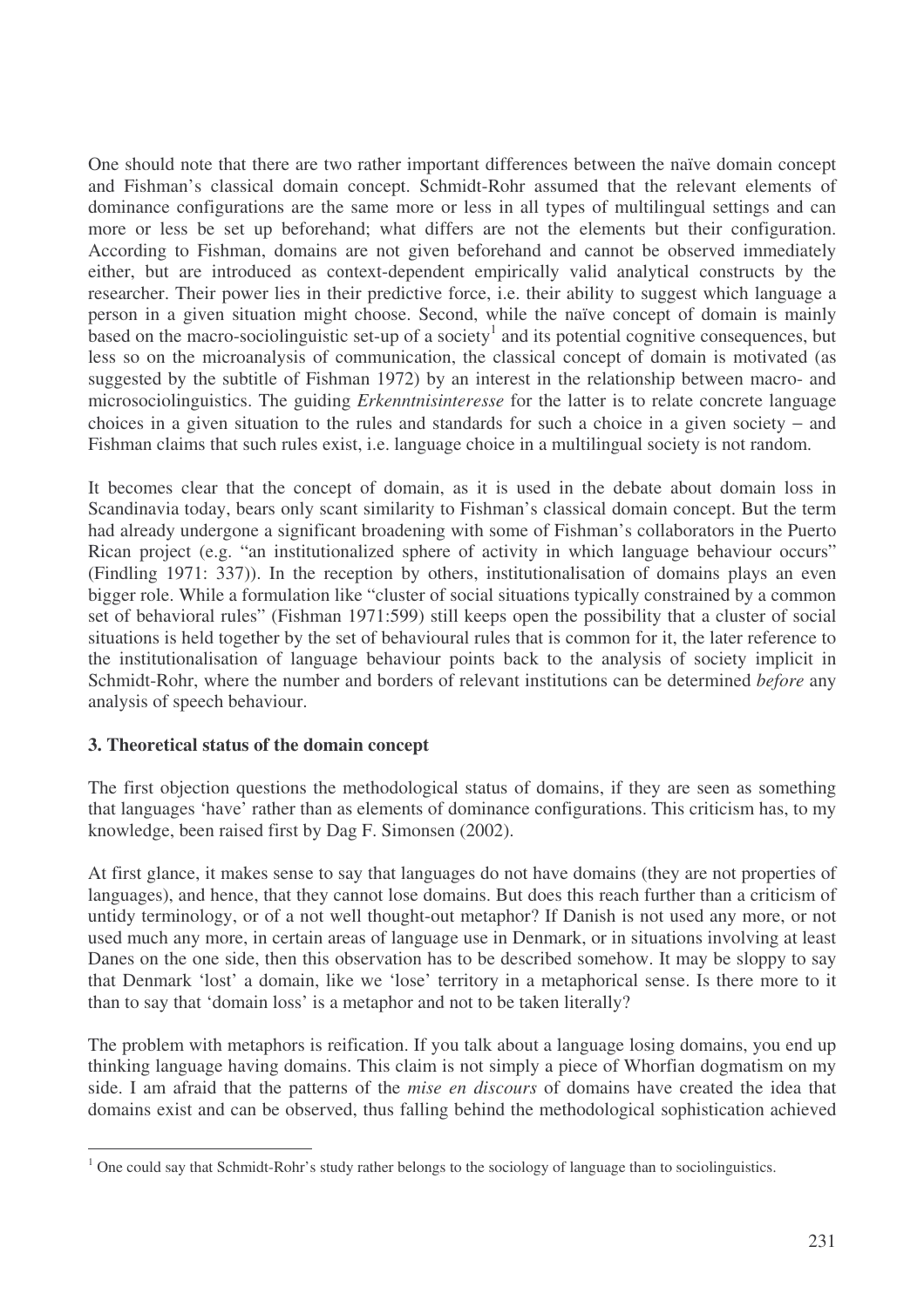in the classical domain concept. It is not just a methodological nicety, if we insist that theoretical constructs should be treated as such and talked about as such.

The abstractness of the domain concept is also made clear by the fact that in the classical concept, domains are only relevant as elements in dominance configurations. (This is probably why Schmidt-Rohr could dispense with a term for them altogether.) Dominance configurations are conceptually more complex, but observationally more accessible than their elements that could be termed domains; this is because they are much closer to the life world of the bilinguals who experience them. The bilingual language user doesn't ask "In which domain am I now?" but either knows, has to reflect upon, or negotiate what language to choose in the situation he or she is in  $-$  a situation which he or she may have difficulties in labelling in the first place.

## **4. Applicability of the classical domain concept to present-day Denmark**

A further objection to talking about domains of language use in contemporary Denmark is that the type of societies that Fishman developed the domain concept for is very different from present Denmark. Denmark is not a 'stable multilingual community', at least not with stable in-group multilingualism for the majority group.

This is not to say that Denmark is not multilingual.<sup>2</sup> Apart from Danish, at least three other languages have, if not official, at least recognised status: German as the language of the German minority in Southern Jutland, and Faroese and Greenlandic as the languages of the former Danish North Atlantic colonies. Members of the German minority are usually bilingual in German and Danish (very often with a Southern Jutish dialect as the dominant variety). Faroese and Greenlandic speakers are usually bilingual as well, certainly if they have lived in Denmark for some time. For these multilingual groups, a description of their language choices through the domain concept would make sense, since they use both Danish and their primary language for intra-group communication.

There is also a large number of immigrant languages spoken in Denmark, especially in Copenhagen, but also in smaller towns. These groups are very often bilingual in themselves (like the widespread Punjabi–Urdu bilingualism of Pakistanis), but apart from some older members of these communities, their members are bi- or multilingual with Danish as one of their languages. Again, here is room for the application of the classical domain concept.

But when it comes to the majority population, multilingualism takes on a different character. This is *not* a multilingual setting in which "a single population makes use of two (or more) 'languages' [...] for internal communicative purposes." (Fishman 1972: 437)<sup>3</sup>. Many Danes speak, or at least understand, other languages than Danish, and English is the preferred choice for many. But there are only small subcultural pockets that use other languages than Danish for certain purposes, like the Hip-hop subculture, as described by Preisler (1999). Apart from this, we encounter classic elite multilingualism for inter-group communication, and a widespread, but functionally restricted receptive multilingualism which makes it possible to use English (and, to a lesser extent, other languages) in advertisements.

 $2^2$  Societies can be bi- or multilingual in different ways. One of the most important distinctions must be one between multilingual societies without and with in-group multilingualism.

<sup>&</sup>lt;sup>3</sup> What I have left out is Fishman's addition "or varieties of the 'same language'". It would make the discussion too complicated if I included the choice of (regional, social or prestige) variants within Danish in this paper.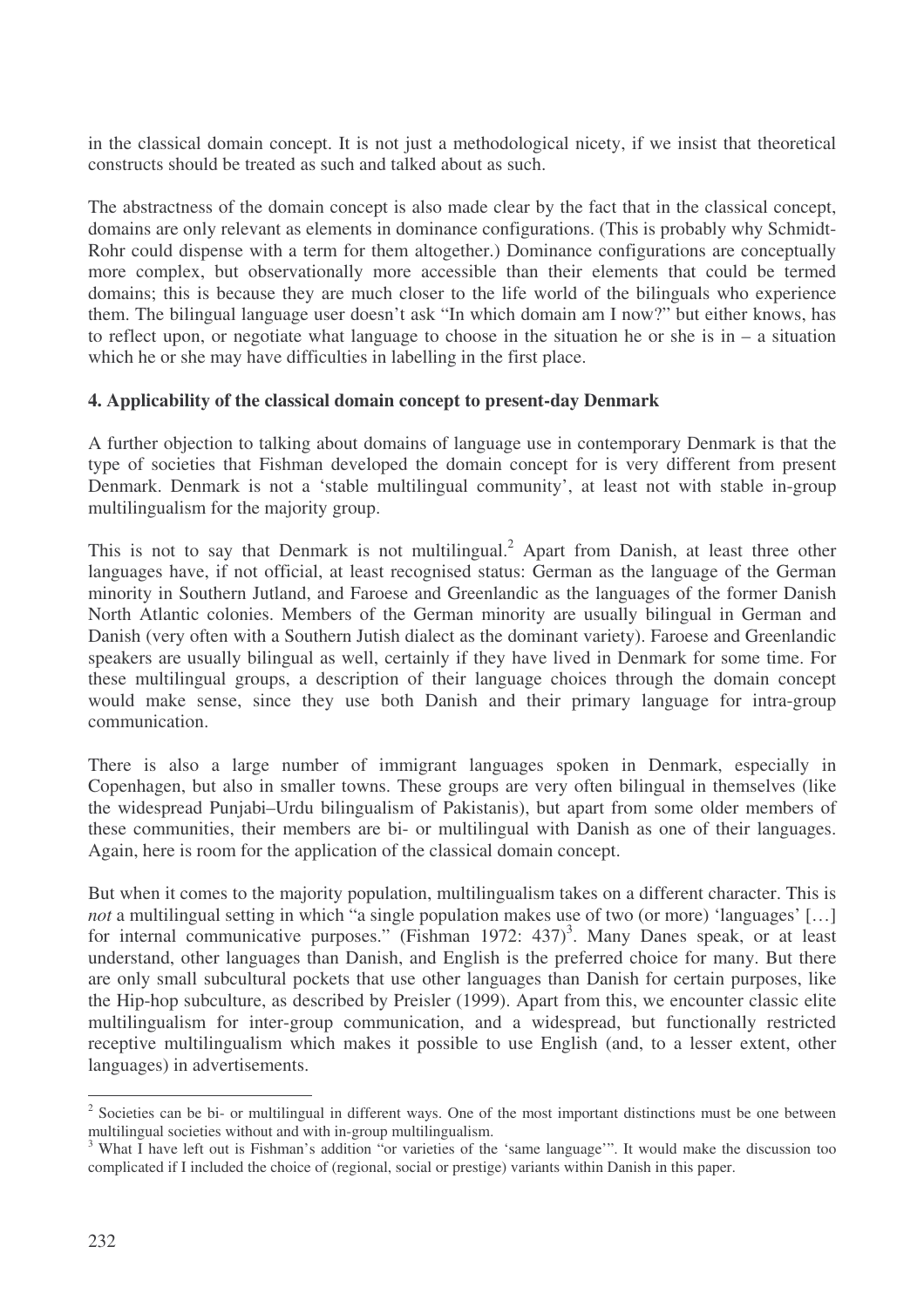Only if we subscribe to an attenuated domain concept that ties languages and institutionalised contexts together, and does not require that the language choices we are describing are made *within* a community, we can talk about domains in this context.

There is, by the way, nothing new in this situation. Denmark has always, or at least for a long time, been multilingual in this sense: various elites have always used other languages than Danish for inter-group communication. If this system has a dynamic, it is rather characterised by three facts:

- since the middle of C19, there have been no elite groups in Denmark that use other languages than Danish for intra-group communication (as it had been the case up to that point with High German, Low German and to a much lesser extent French),
- since the middle of C20, English has become the preferred language for inter-group and international elite communication, and
- due to an egalitarian educational policy, the scope of elites that are functional in more languages than Danish has widened somewhat.

|      | Danish    | English          | French           | German    |
|------|-----------|------------------|------------------|-----------|
| 1944 |           | $\bullet$        | $\bullet\bullet$ |           |
| 1949 |           |                  | $\bullet$        | $\bullet$ |
| 1951 |           |                  | $\bullet$        | $\bullet$ |
| 1954 |           | $\bullet$        |                  | $\bullet$ |
| 1957 |           | $\bullet$        | $\bullet$        |           |
| 1959 |           |                  | $\bullet$        |           |
| 1960 |           |                  | $\bullet$        |           |
| 1972 | $\bullet$ |                  |                  |           |
| 1973 |           |                  | $\bullet$        |           |
| 1975 |           | $\bullet$        |                  |           |
| 1976 |           | $\bullet$        |                  |           |
| 1979 |           |                  |                  |           |
| 1980 |           | $\bullet\bullet$ |                  |           |
| 1986 |           | $\bullet$        |                  |           |
| 1989 |           |                  | $\bullet$        |           |
| 1993 | $\bullet$ | $\bullet$        | $\bullet$        |           |
| 1995 |           | $\bullet$        |                  |           |
| 1996 |           |                  |                  |           |
| 1999 |           | $\bullet$        |                  |           |
| 2001 |           | $\bullet$        |                  |           |
| 2002 |           |                  |                  |           |
|      |           |                  |                  |           |

| 1944–1960     |                  | $\bullet\bullet\bullet$                                                | $\begin{array}{lllllllllll} \bullet\bullet\bullet\bullet\bullet\bullet\bullet\bullet\bullet \end{array}$ | <b>.</b> |
|---------------|------------------|------------------------------------------------------------------------|----------------------------------------------------------------------------------------------------------|----------|
| $1961 - 1994$ | $\bullet\bullet$ | $  \; \bullet \bullet \bullet \bullet \bullet \bullet \bullet \bullet$ | $\bullet\bullet\bullet\bullet$                                                                           |          |
| 1995-2002     |                  | $••••••••••$                                                           |                                                                                                          |          |

#### **Table 2. Publications in the** *Travaux* **series 1944–2002, by language**

The second point is illustrated by a breakdown of languages used in publications by the *Linguistic Circle of Copenhagen*. In 1944 the Circle began publication of a book series with the French title *Travaux du Cercle Linguistique de Copenhague*. In the beginning of the period, volumes were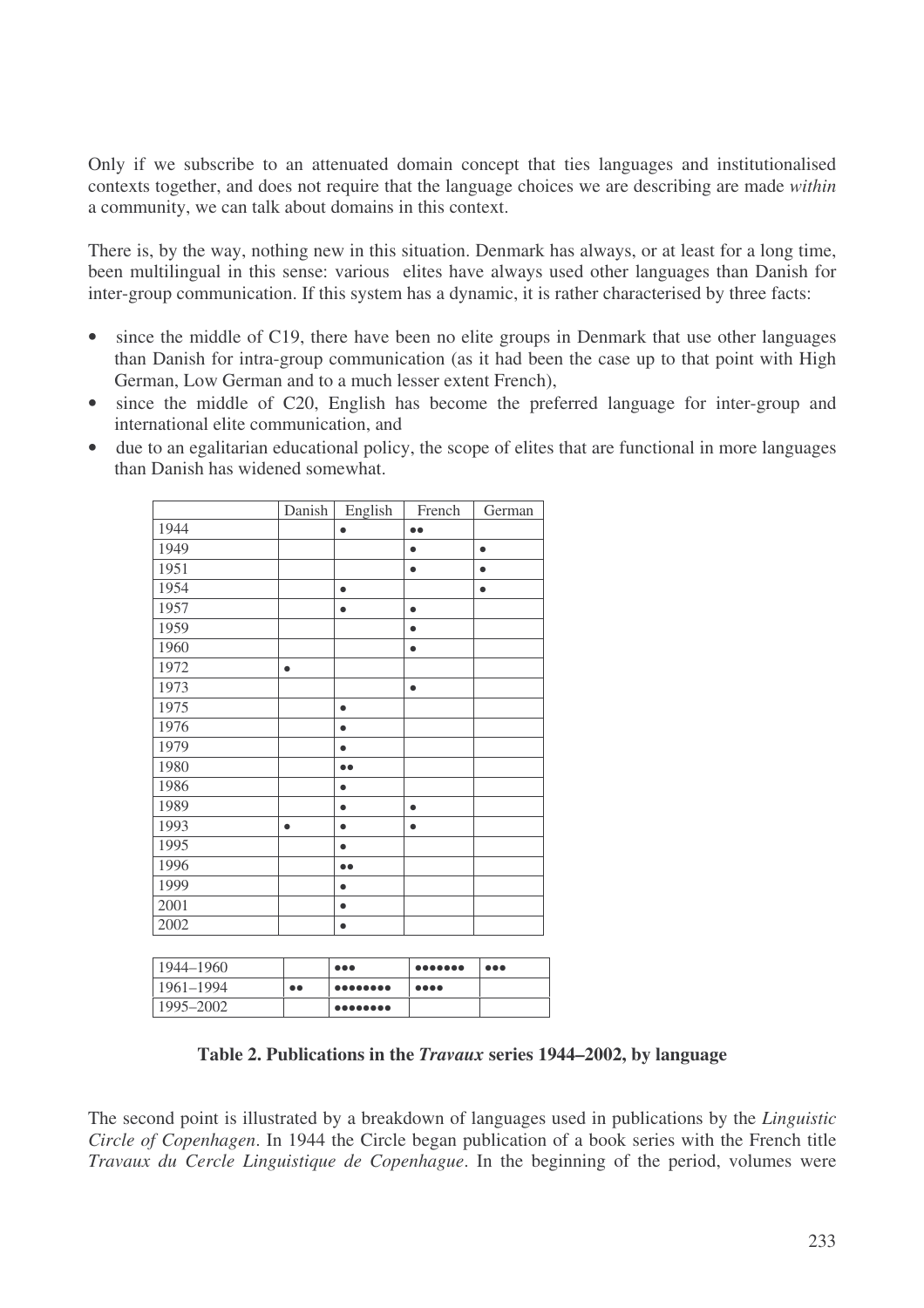published in English, French and German. The last volume in German was published in 1954, the last in French in 1993. Since 1995, all volumes have been published in English.

During the whole 1944–2002 period, there have only been two publications in Danish, one of them being a special case, since it was a reprint of Hjelmslev's *Omkring sprogteoriens grundlæggelse*, not an original research publication.

If there is any talk of domain loss, it is a loss for French and German, not for Danish.

#### **5. Applicability of the classical domain concept to in-group multilingualism**

In his study of the development of Irish bilingualism, Pádraig Ó Riagáin (1997) pointed out that even in situations of intra-group bilingualism, it may be difficult to describe language choice implementing the domain concept. Unfortunately, Ó Riagáin focuses on the criticism against the domain concept and does not give a clear exposition of the concept itself, so that it is difficult to see what domain concept he is actually criticising. He mentions that a large-scale Irish study on English–Irish bilingualism in the Gaeltacht areas 4 conducted between 1970 and 1975 had difficulties in relating language choices to domains. Following Fishman's original ideas, the criticism should have been that it was impossible to construct domains that corresponded to congruent patterns of behaviour in language choice. Ó Riagáin is very thorough in his discussion of alternative approaches. He sees great merits in network models (Milroy and Milroy) and also in the use of Bourdieu's concept of 'linguistic capital', which he thinks could replace the domain model of description of bilinguals' language choices.

It is also difficult to apply the domain concept to those situations where extensive code-switching is part of the linguistic repertoire of the interlocutors. In these cases, languages sometimes have to be chosen for each utterance and sometimes even within utterances. This again does not mean any random distribution of languages; there are recognisable patterns, but they cannot be attributed to different domains, unless one considers patterns of code-switching as one option in a language choice situation. But this would require a complete redefinition of the domain concept; Fishman wrote that "only *one* of the theoretically co-available languages or varieties *will* be chosen" (1972:437), and in examples like the following, the interlocutors chose several or even all of the languages available to them – again not in a random fashion, but "in congruent patterns of behavior".

The first example is from Parkin's (1974) study of language use in Nairobi markets. The participants are a Kikuyu stallholder and a Luo customer, and the languages used are Luo, Kikuyu, Swahili and English, as well as a hybrid (Swahilized) form. I am giving the text here with annotation of languages and a translation; a detailed analysis can be found in Parkin (1974:194):

KIKUYU STALL-HOLDER: Omera, nadi! LUO How are you, brother! LUO CUSTOMER: Maber. LUO Fine.

<sup>&</sup>lt;sup>4</sup> i.e. in the areas of Ireland where this kind of bilingualism is widespread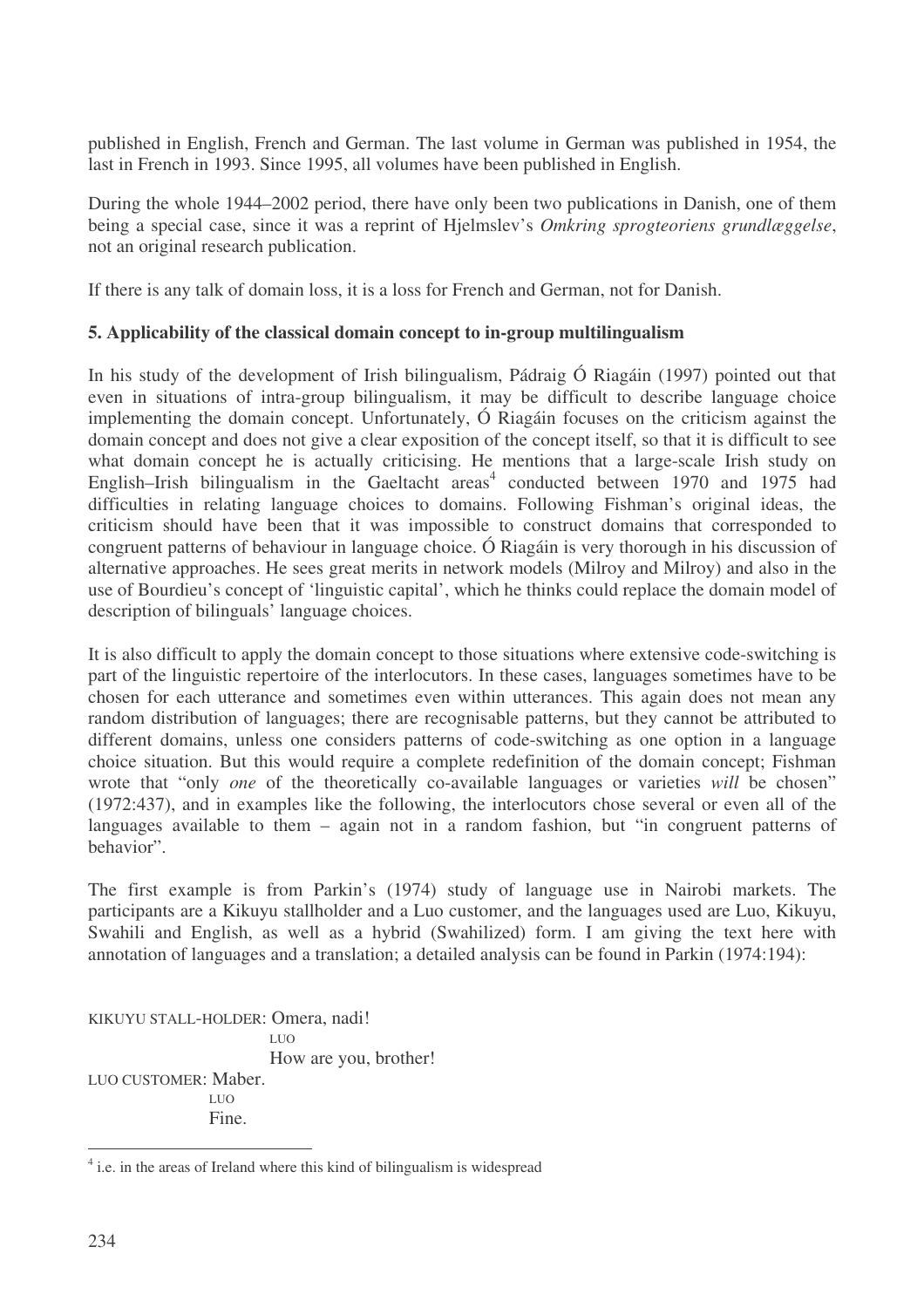KIKUYU: Ati — nini? KIKUYU SWAHILI What what? LUO: Ya nini kusema lugha ambao huelewi mama? SWAHILI Why (try) to speak a language you don't know, mum? KIKUYU: I know — kijaluo — very well ENGLISH HYBRID ENGLISH I know Luo very well! LUO: Wapi! –– You do not know it at all. –– Wacha haya, nipe mayai mbili. SWAHILI ENGLISH SWAHILI Go on! You don't know it at all. Anyway, let's leave the matter, and give me a couple of eggs. KIKUYU: Unataka mayai –– ariyo, omera –– haya ni –– tongolo –– tatu. SWAHILI LUO SWAHILI LUO SWAHILI Two eggs, brother? O.K., that will be thirty cents.

In a situation like this here, there is a negotiation going on about which language is appropriate to choose in the context; the Kikuyu stallholder seems to want to impress her customer with her Luo, which he comments on as non-existant. Still, she uses Kikuyu, Swahili and English, while her customer uses Luo, Swahili and English. And the rejection to take up her Luo by the customer is obviously not based on his sense of inappropriateness of Luo, but on his assessment of her receptive fluency: the customer shifts to Swahili only after her lack of uptake of *his* reply in Luo. The choice of languages does not seem to be random, but there is no one language that can considered to be the obvious shared choice in this type of situation.

Ó Riagáins supposed two alternative analyses might catch certain aspects of the patterning of the situation: The stallholder and the customer obviously disagree about the status of the stallholder in a Lou speaking network, and the stallholder considers Luo to be part of her linguistic capital, but her investment (to stay within the metaphor) turns out to be a failure.

The second example is from Tsitsipis (1991). An old women comments on tv programs. The languages used are Arvanite (a dialect of Albanian, autochthonous to certain parts of Greece, especially around Athens), and Greek. Only the oldest members of the community are balanced bilinguals, but even the younger ones are receptively bilingual.

chë shómë në telëórasi të bíe prosopía re pedjiá. Naní sa cië thúa. όλα τα πράματα ARVANITE GREEK GREEK 'things we watch on TV make you feel ashamed, guys. What they say. Everything

διαλέγονται, και ο άνθρωπος δεν διαλέγεται. . είναι στο κουτί. can be chosen, and human beings are not chosen. [Man] is in the box.'

Again, the shift from Arvanite to Greek is not conditioned by a change in topic, interlocutor or place. The whole exchange takes place in the same domain – Tsitsipis' analysis is that the language shift marks that the Greek part of the conversation is on a higher level of abstraction.<sup>5</sup>

<sup>&</sup>lt;sup>5</sup> I do not know if it would mean to overstretch my data to venture the hypothesis that the language of highest prestige (Greek, English) is used for reflexive comments (metatransactional or interactional remarks in Parkin's example, generalizations in Tsitsipis'), while the language of lower prestige (Swahili, Arvanite) is used for transaction (buying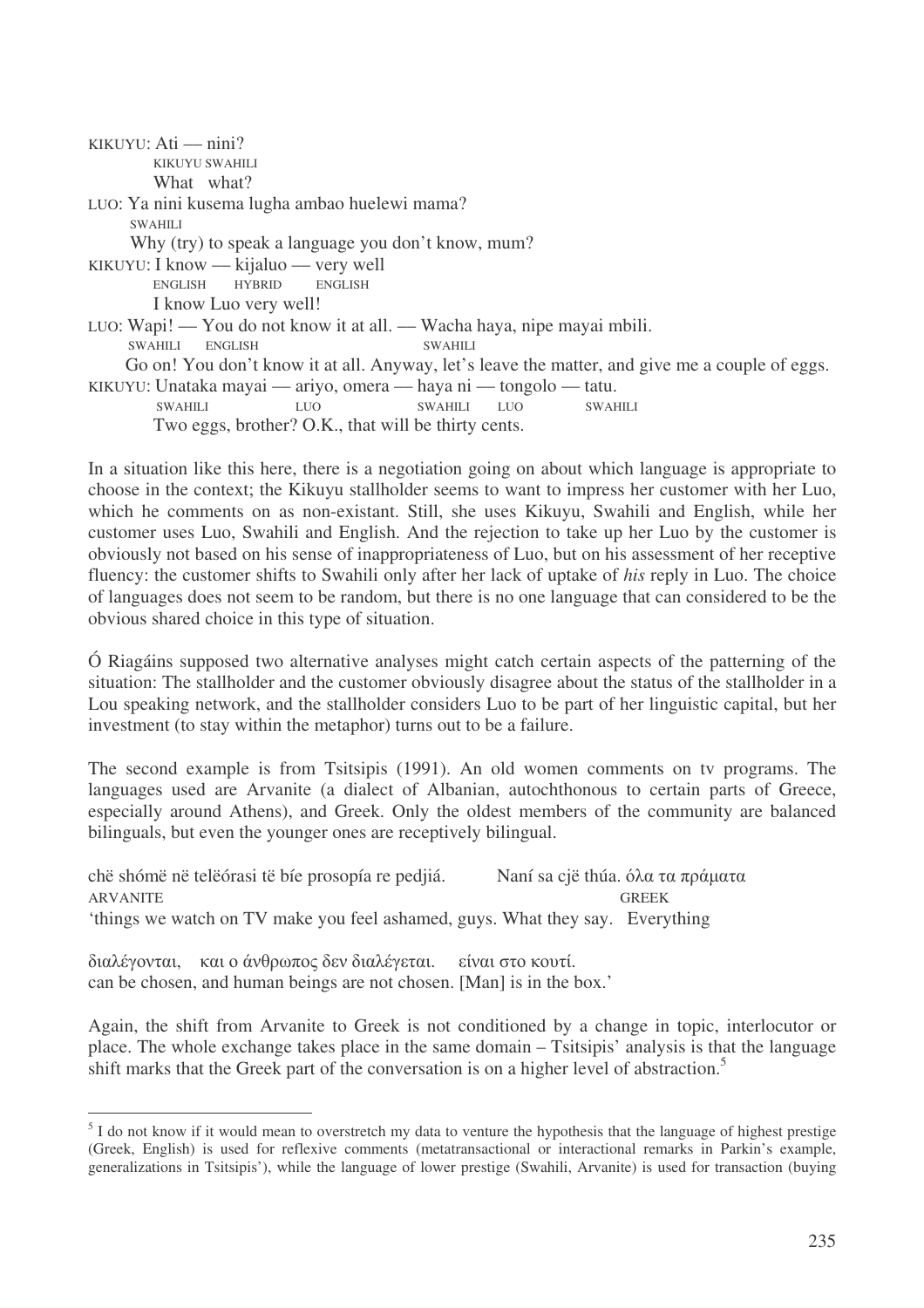Finally I want to present an example from Southern Jutland, a bilingual area (German–Danish) south of the German-Danish border (cf. Pedersen 2000a, b). Karen Margrethe Pedersen describes an annual meeting of a Danish sports association, where both languages play a role. This starts with an invitation written in both languages. During the meeting itself, both languages are used, but following an established pattern. The more ritual or pre-set and symbolic the utterances are, the higher is the likelihood that they are made in Danish. On the other hand, the more spontaneous and content-oriented the utterances are, the higher is the likelihood that they are made in German. There is also a functional distribution between participants: the chairperson of the meeting is more likely to speak Danish than the participants. (Pedersen 2000b:67-74)

Again, a meeting of this kind should be within *one* domain. Still, both languages are used, but again not randomly.<sup>6</sup> Danish is used for identification, German for content communication. This is part of the acknowledged setting for a meeting of this kind, and all the participants know what "'proper' usage" requires of them.

## **6. Conclusion**

I hope to have shown that the concept of domain should be used with a certain precaution. If one distinguishes three domain concepts: the naïve domain concept (Schmidt-Rohr), the classical domain concept (Fishman) and the extended domain concept (later Fishman and successors), it should be clear that only the extended domain concept can deal with the kind of domains usually assumed in an analysis of modern societies with a dominant majority language but widespread elite multilingualism for out-of-group interaction. On the other hand, even the classical domain concept cannot explain all kinds of language choices within a multilingual group of speakers, if these choices are not of an either–or type for a whole conversation or interaction.

The latter problem could be solved by allowing that in certain domains code-switching is considered 'proper usage'. This would be in line with an attitude to code-switching which has gained ground lately and which considers code-switching as a legitimate expressive resource of bilinguals. This would also avoid the strict coupling of languages to domains, but we would still have to explain the non-randomness of code-switching.

There is no doubt that the phenomenon often described today by the term 'domain loss' exists, but the question is how to describe and analyse it, and whether any of the different concepts of domain are really helpful here. Obviously, what we are dealing with here is language choice in linguistic communities as a way of making best use of linguistic resources. With a view to language policy, the dynamics of these communities is probably best captured by not thinking in terms of 'either–or' choices, but by considering the possibility of enhancing individual and societal choices to the largest degree possible. In this way we do not end up with a win–lose situation, but hopefully with a win–win situation.

eggs) or descriptive statements. Languages of doubtful sharedness (Luo) can be used as impressive markers by one speaker and dismissed as noise by the other. Isolated examples are, of course, not sufficient to establish *patterns* here.

 $\epsilon$  One might doubt the fully bilingual status of the group, since there are usually people present who are not bilingual. It seems that this fact can influence language choices locally (if only for the trivial reason that a monolingual speaker has no languages to choose between when speaking), but they do not seem to influence the overall pattern of language distribution.